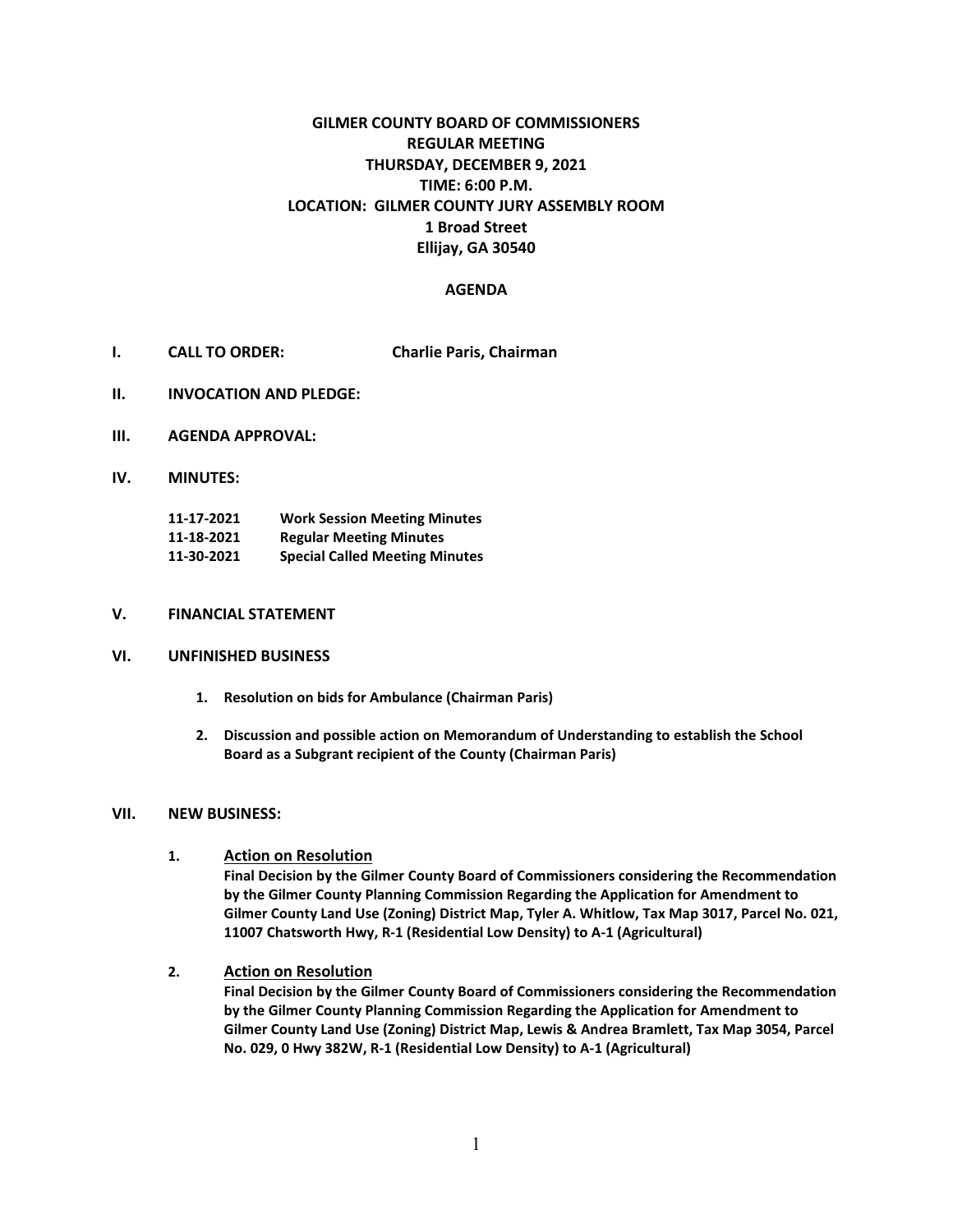## **3. Action on Resolution**

**Final Decision by the Gilmer County Board of Commissioners considering the Recommendation by the Gilmer County Planning Commission Regarding the Application for Amendment to Gilmer County Land Use (Zoning) District Map, Jeff & Angela Garland, Tax Map 3066C, Parcel No. 013B, 569 Tyler Road, R-1 (Residential Low Density) to R-2 (Residential High Density)**

## **4. Action on Resolution**

**Final Decision by the Gilmer County Board of Commissioners considering the Recommendation by the Gilmer County Planning Commission Regarding the Application for Amendment to Gilmer County Land Use (Zoning) District Map, Jeff & Angela Garland, Tax Map 3066C, Parcel No. 013C, 569 Tyler Road, R-1 (Residential Low Density) to R-2 (Residential High Density)**

## **5. Action on Resolution**

**Final Decision by the Gilmer County Board of Commissioners considering the Recommendation by the Gilmer County Planning Commission Regarding the Application for Amendment to Gilmer County Land Use (Zoning) District Map, Stoney River Farm, LLC, Tax Map 3080, Parcel No. 017, 0 Cornett Drive, A-1 (Agricultural) to R-1 (Residential Low Density)**

### **6. Action on Resolution**

**Final Decision by the Gilmer County Board of Commissioners considering the Recommendation by the Gilmer County Planning Commission Regarding the Application for Amendment to Gilmer County Land Use (Zoning) District Map, Shannon Manning-Ridings, Tax Map 3066A, Parcel No. 003A, 106 Southside Church St., R-1 (Residential Low Density) to C-1 (Commercial)**

### **7. Action on Resolution**

**Final Decision by the Gilmer County Board of Commissioners considering the Recommendation by the Gilmer County Planning Commission Regarding the Application for Amendment to Gilmer County Land Use (Zoning) District Map, Myles & Casey Coleman, Tax Map 3160, Parcel No. 003, 1416 Talking Water Way, R-1 (Residential Low Density) to A-1 (Agricultural)**

### **8. Action on Resolution**

**Final Decision by the Gilmer County Board of Commissioners considering the Recommendation by the Gilmer County Planning Commission Regarding the Application for Amendment to Gilmer County Land Use (Zoning) District Map, Melinda Goble, Tax Map 3138C, Parcel No. 003, 295 Big Willow Lane, R-1 (Residential Low Density) to A-1 (Agricultural)**

### **9. Action on Resolution**

**Final Decision by the Gilmer County Board of Commissioners considering the Recommendation by the Gilmer County Planning Commission Regarding the Application for Amendment to Gilmer County Land Use (Zoning) District Map, Russell & Vera Williams Estate-% Ms. Alice Gentry, Tax Map 3082, Parcel No. 004, 85 Yukon Road, R-1 (Residential Low Density) to R-4 (Residential Multi-Family – Medium Density)**

### **10. Action on Resolution**

**Final Decision by the Gilmer County Board of Commissioners considering the Recommendation by the Gilmer County Planning Commission Regarding the Application for Amendment to Gilmer County Land Use (Zoning) District Map, Russell & Vera Williams Estate-% Ms. Alice Gentry, Tax Map 3082, Parcel No. 005A, 0 Yukon Road, R-1 (Residential Low Density) to R-4 (Residential Multi-Family – Medium Density)**